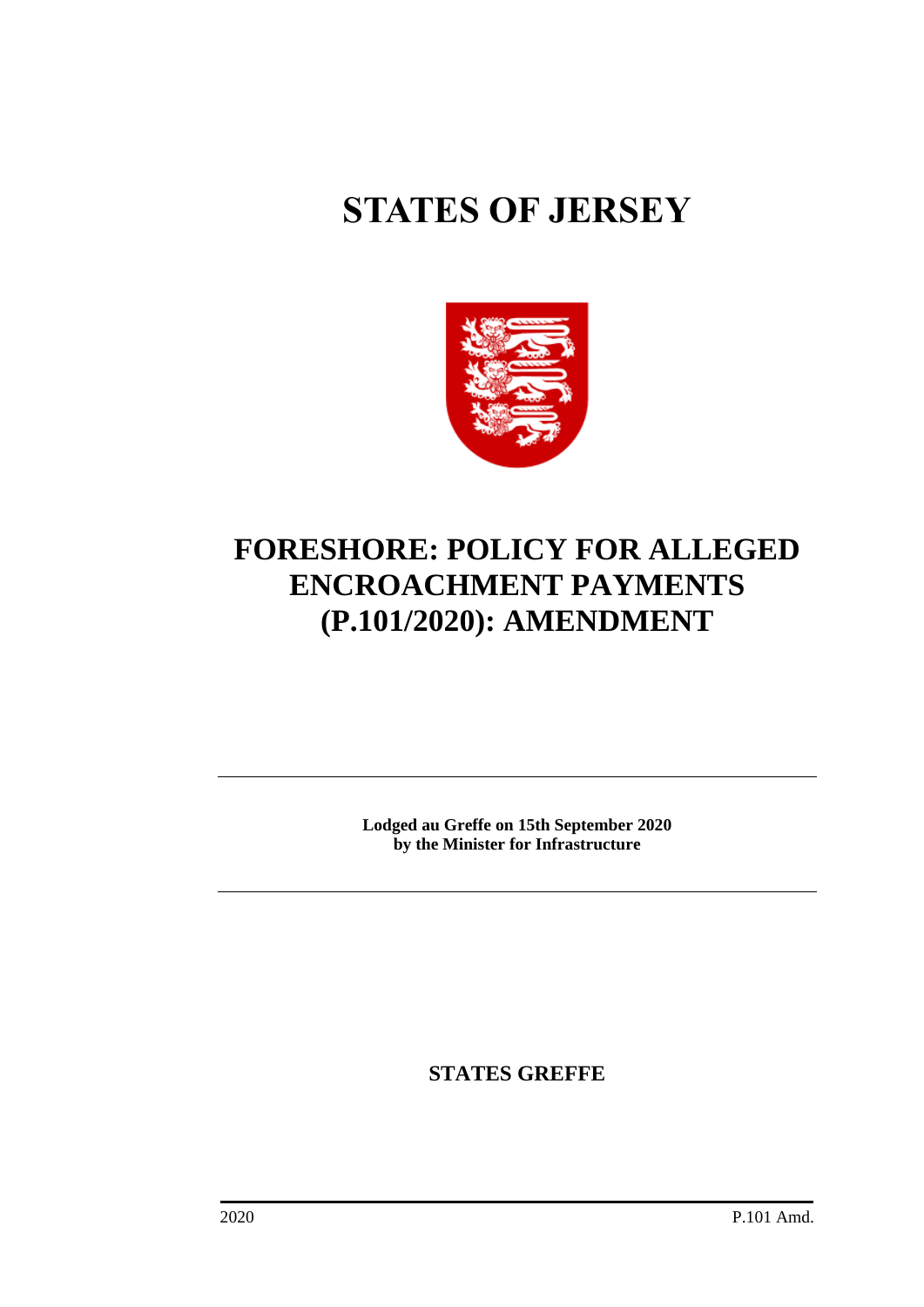#### FORESHORE: POLICY FOR ALLEGED ENCROACHMENT COMPENSATION PAYMENTS (P.101/2020): AMENDMENT \_\_\_\_\_\_\_\_\_\_\_\_

# **1 PAGE 2, PARAGRAPH (a) –**

For paragraph (a) substitute the following paragraph –

"(a) that no further land transactions should take place between the Public and third parties in respect of strips or parcels of reclaimed foreshore until a revised foreshore encroachment policy has been debated;".

#### **2 PAGE 2, PARAGRAPH (b) –**

Delete the words "and should confirm the date from which the deemed encroachments will be determined and be accompanied by a map clearly showing the boundaries used to establish land ownership".

#### **3 PAGE 2, PARAGRAPH (c) –**

For paragraph (c) substitute the following paragraph –

"(c) that upon a revised policy being agreed by the Assembly, the Minister for Infrastructure should re-consider Finding 8.15 of the States of Jersey Complaints Board's report (R.71/2018) in respect of refunding the difference (if any) between the considerations paid under the two respective land transactions and the considerations that would have been paid had the new policy been in place at the time;".

# **4 PAGE 2, PARAGRAPH (d) –**

For the word "2020" substitute the words "Quarter 1 of 2021".

# MINISTER FOR INFRASTRUCTURE

**Note:** After this amendment, the proposition would read as follows –

#### **THE STATES are asked to decide whether they are of opinion** −

- (a) that no further land transactions should take place between the Public and third parties in respect of strips or parcels of reclaimed foreshore until a revised foreshore encroachment policy has been debated;
- (b) that such policy should be brought forward for debate by the Assembly by January 2021;
- (c) that upon a revised policy being agreed by the Assembly, the Minister for Infrastructure should re-consider Finding 8.15 of the States of Jersey Complaints Board's report (R.71/2018) in respect of refunding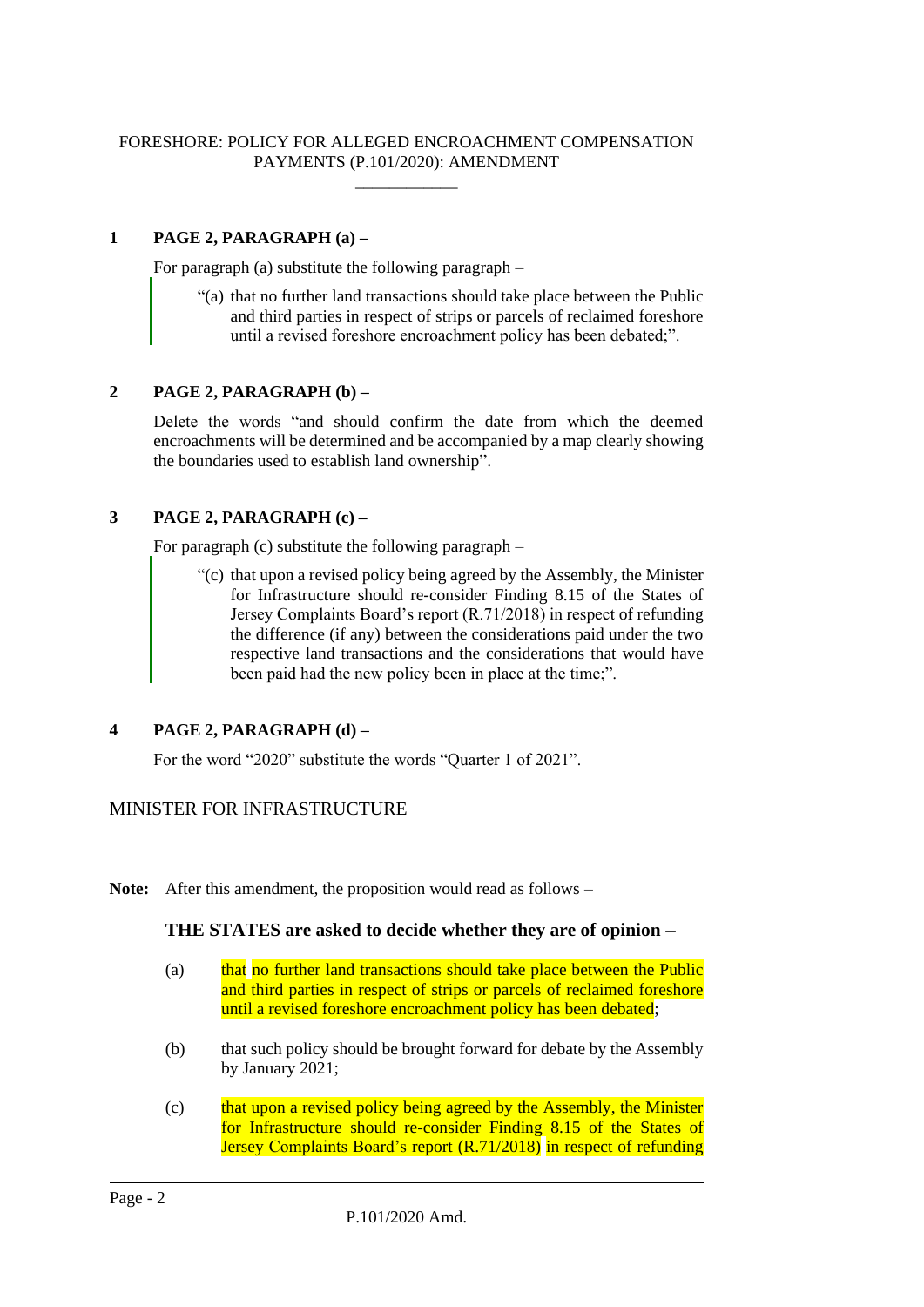the difference (if any) between the considerations paid under the two respective land transactions and the considerations that would have been paid had the new policy been in place at the time; and

(d) to request that the Department for Infrastructure publishes by the end of  $\overrightarrow{Quarter 1}$  of 2021, a map of all public accesses, footpaths and rights of way to the foreshore.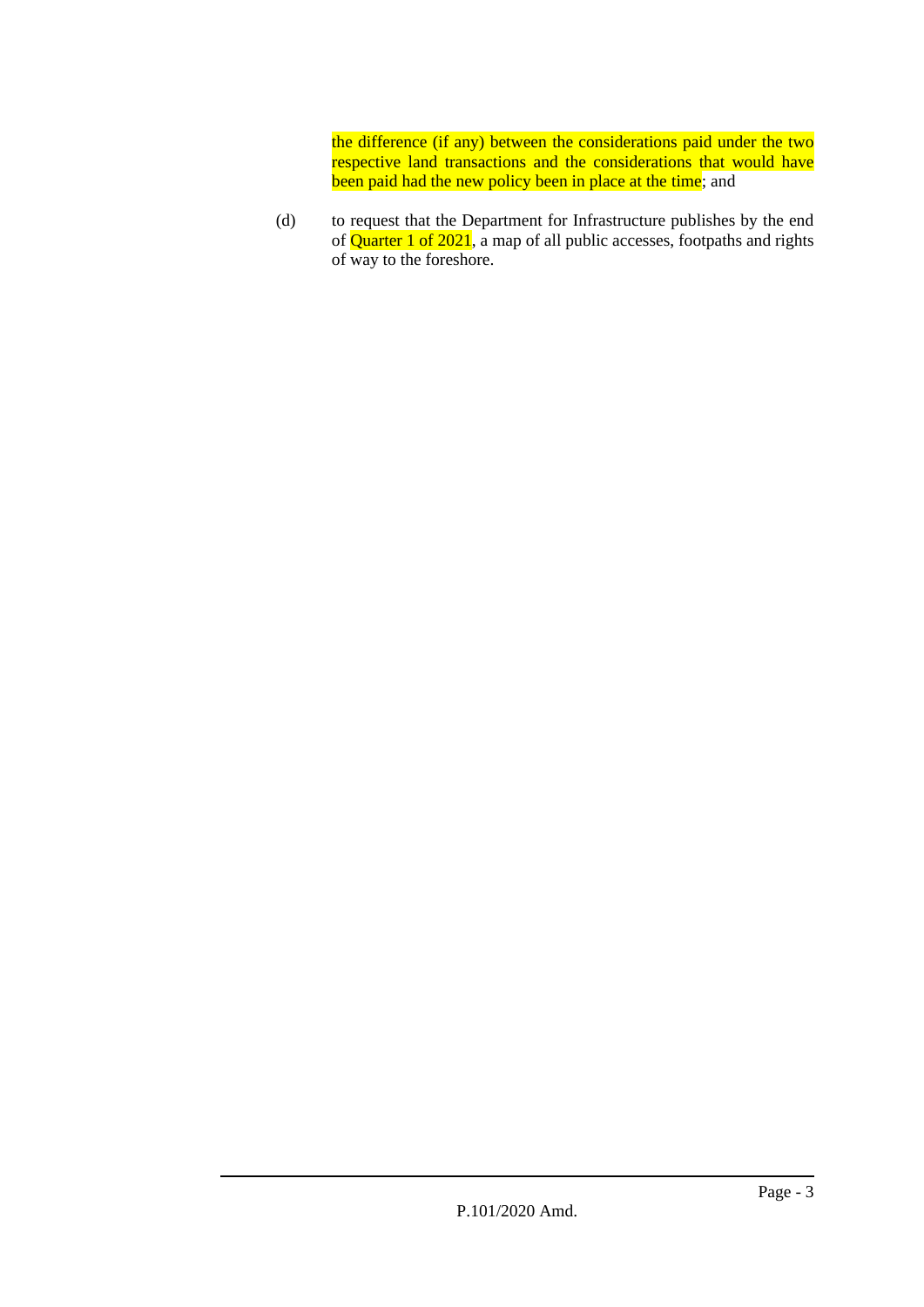# **REPORT**

#### **Explanation of amendments**

#### Proposition item (a).

The wording of this paragraph implies that foreshore encroachments cases, which have been subject to transactions to sell the land or rights over the land, are merely 'alleged', and without basis as to the claim of ownership by the Public. It also implies that the third parties were prevented from presenting cases as to their opinion of the ownership of the land. Both of these implied positions are without basis. Transactions which have been completed have been freely entered into between the parties of their own free volition, and the sales which took place have been for a fair and proper price. Item (a) of [P.101/2020](https://statesassembly.gov.je/Pages/Propositions.aspx?ref=P.101/2020&refurl=%2fPages%2fPropositions.aspx%3fdocumentref%3dP.101%2f2020) implies that encroachment transactions must cease where a value is being attached to the encroached land, but can continue to take place where no value is attached. This is an unsatisfactory position, and I would prefer that all foreshore encroachment transactions are put on hold until the revised 2017 policy is debated by the Assembly. There are several ongoing foreshore boundary cases being negotiated between JPH and third parties at this present time, and I consider it to be unacceptable to delay the completion of those transactions pending the approval of a revised policy by the Assembly. I therefore propose that following the debate of the revised policy, transactions will be allowed to resume.

#### Proposition item (b).

The inclusion of the wording: "the date from which the deemed encroachments will be determined" is, in my opinion, irrelevant and unworkable. Where a foreshore encroachment is claimed, that claim will have a basis. The third party can submit a counterclaim, and if the matter remains disputed, the two parties can follow established courses of action to seek a resolution. Encroachments of the foreshore vary from very recent to historic, and attempting to give a single date as proposed by Carolyn F. Labey, the Deputy of Grouville, will not assist in how foreshore encroachments are resolved.

Regarding the wording: "a map clearly showing the boundaries used to establish land ownership", this is also, in my opinion, irrelevant and unworkable. A project has just been completed to research the upper, landside, limited of the foreshore. There is now comprehensive information on that line and the encroachments which exist. The revised policy is to engage with third parties to explain the claimed position, and to allow resolution to take place in the usual manner. Should a third party be able to produce new information to substantiate his/her claim to already owning the land, then that may resolve the case. To attempt to produce a map showing private encroachments in advance of the third parties having an opportunity to seek to resolve matters would be grossly unfair to those parties. There is also the matter that certain upper limits of the foreshore are substantiated with more than one source of information, leading to complex claims as to ownership. It would be misleading to attempt to mark a single line on a plan without the opportunity to communicate the supporting information.

#### Proposition item (c).

This item exceeds the relevant finding of the Complaints Board's report. The relevant finding is 8.15 of the report, which recommended that if a new policy is adopted, which results in foreshore encroachment cases being handled differently in the future, then that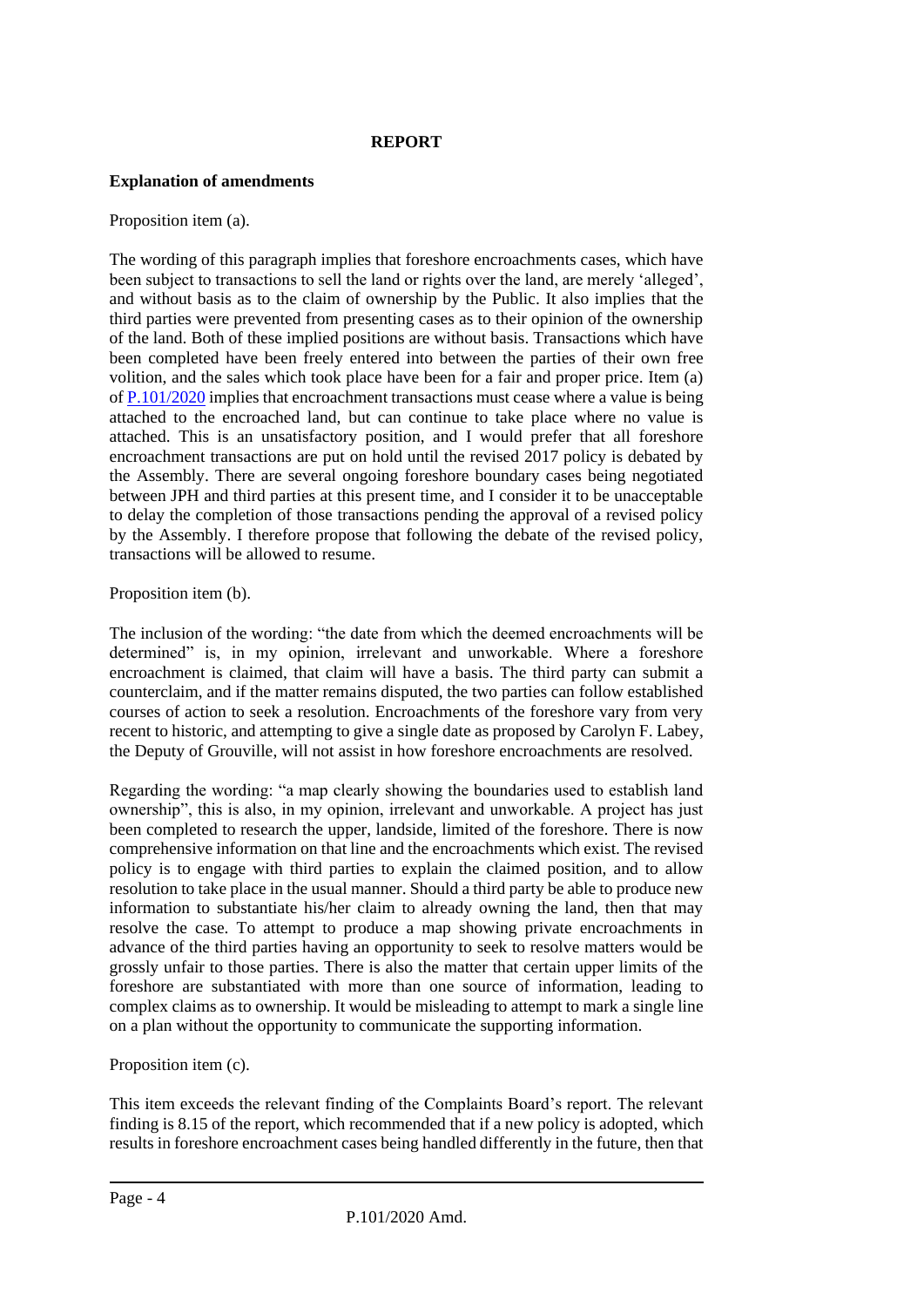position should be retrospectively applied to the two complainants, and any difference between what they paid for the encroached land and what they would have paid under the new adopted policy should be refunded. It did not recommend a full refund – unless of course the new policy is to gift all encroached foreshore to third parties. I therefore propose my amendment.

Proposition item (d).

The requirement for "a map of all public accesses, footpaths and rights of way to the foreshore" is, in my view, an unnecessary exercise. Virtually all public access to the foreshore is via land in Public/Parish ownership – slipways, promenades and public open land etc. Those accesses are very commonly known about. There are very limited other "public accesses, footpaths and rights of way to the foreshore", but I am happy to arrange for a plan to be produced by the end of Q1 2021.

# **Brief background and examples of encroachments**

In mid-2015 the ownership of the foreshore transferred from the Crown to the Public of Jersey. Prior to that the Public held leasehold ownership the land for some 65 years and also acquired the freehold of certain sections of the foreshore as required.

Research of the Island's protective seawalls indicates (highly logically) that they were built marginally below the point reached by the "High Water Mark of Full Spring Tide" (HWMoFST) – which is upper limit of the foreshore.

Accordingly, there were strips of residual foreshore left behind the seawalls, which were backfilled with sub-soil. Research has shown that in some cases these strips were narrow, i.e. less than 1'0", but in other cases the distance was several feet and even in the order of 20 feet or more.

Researching the line of the HWMoFST is a complex matter and not as simple as checking more traditional boundary lines. However, based on the best information available, including observations of the structures, and land surveying techniques, it is possible to make sound cases as to the lines originally reached.

Research has also shown that in only a small number of cases, parcels of foreshore behind seawalls have been actually conveyed by the Crown to adjacent private property owners (most of these cases were in fact completed by the Public). But substantially, almost all residual foreshore behind the seawalls remained in Crown ownership, with the ownership transferring to the Public in mid-2015.

Unfortunately, over time, adjoining private property owners extended the use of their plots over the residual foreshore, and effectively annexed the land to theirs. In many cases private owners actually built directly on top of the Public's seawalls and built steps and stairs over or through them for direct beach access.

For the avoidance of doubt, apart from the small number of cases where the Crown conveyed land to private parties – all garden extensions, patios, balconies, walls, fences, and buildings steps, stairs etc. built-on the residual foreshore behind the seawalls, onto the seawalls themselves and onto the beaches – are without proper authority and are deemed to be land encroachments.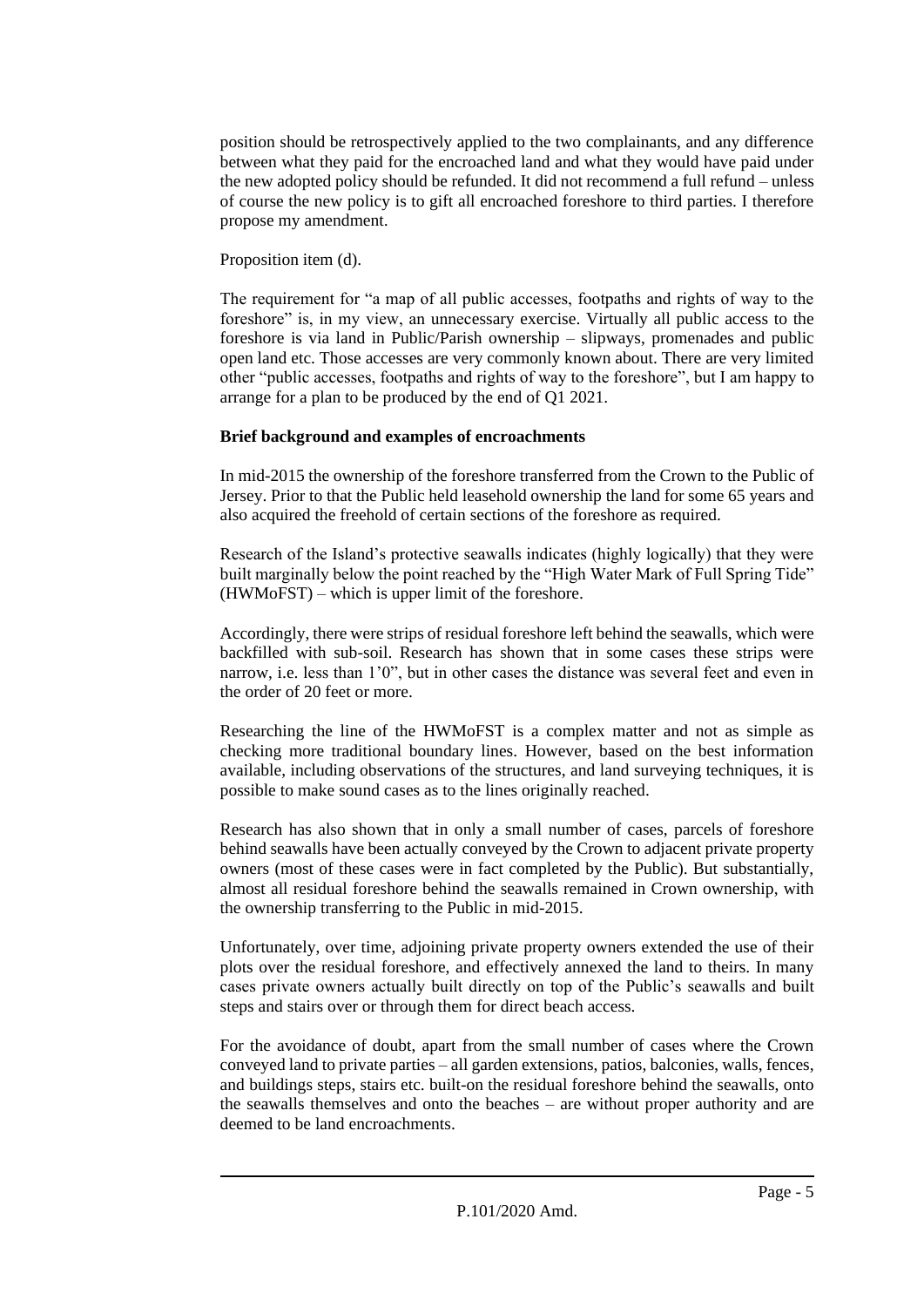Some of the encroachments have a long history and the private properties have transacted many times (at which times the usual legal boundary checks would have been conducted), but others are recent and with no change of ownership.

#### **The effect of/loss from encroachments**

If no encroachments had taken place along the eastern and other coastlines, it appears that the land would have been available for Public amenities, such as sections of promenade or paths. Sections of seawall would be stronger for not having gaps for private steps, gates etc. The sea defence team would have easier access for maintenance of the seawalls. Boundaries and ownerships would be clear for the Public ('private' beach access can cause confusion). An eastern cycle path is now costing Government millions to establish elsewhere inland.

Therefore, the Public appears to have lost valuable pieces of land while those who have encroached and appropriated land to which they have no title, have increased the value of their property. This seems neither right, fair or legal.

Allowing encroachments to go unchallenged would set a perilous precedent with potentially serious ramifications. This should apply to historic encroachments just as well as recent ones. The principle should be upheld to ensure people do not think it is "worth the risk". There have been no fines levied on those who have encroached or any legal penalty. They have only paid for what they have taken.

Unfortunately, with the passage of time, the modified landscape of parts of the Island's coast has perhaps become passively accepted, as has the impact of some of the encroachments described above.

It is arguable that the landscape *should be* seawalls much in their original state, with private properties set back by the depth of the residual foreshore behind, and with the seawalls free of third-party walls, gates, steps, stairs, patios buildings etc.

As already mentioned, in certain cases, Public promenades probably could have been created behind seawalls. Some stretches of Public promenades have been lost to encroachments.

Some members of the Public express the view that certain stretches of beach now have the appearance of private beaches due to the number of steps and stairs dropping down, and dominant structures built up to and onto the seawalls.

#### **The case against P.101/2020**

The fundamental question in the debate of this matter is: should encroachments on Public land be allowed without any action taken for redress?

The answer must surely be no.

It is therefore up to Government to find the most pragmatic approach to the situation.

Contrary to what has been portrayed in the media, JPH has not been proactively pursuing the perpetrators, it does not have the resources to do so. It has worked on a case by case basis when these have become known to the Department. Following the findings of the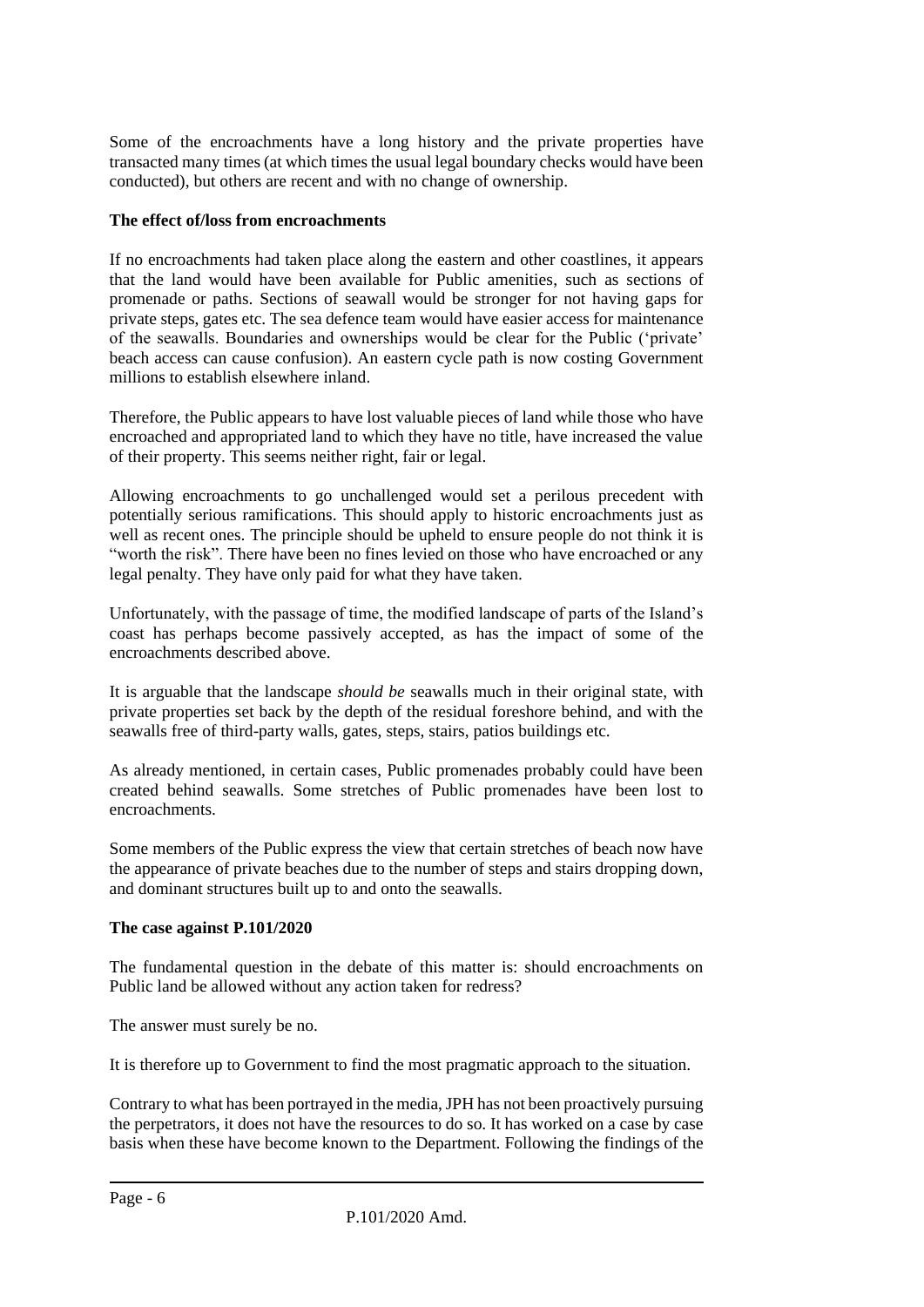Complaints Board and the experience of recent cases, it was clear that it would be more pragmatic to establish the full extent of the encroachments, rather than approaching each case individually. This work is nearly complete (it has taken longer than hoped due to unavoidable resource issues) along with a review of current policy.

A consequence of P.101, is that the approval of the Proposition – and by implication the accompanying report – would weaken the Public's future position in dealing with land encroachments on any of its estate. JPH can foresee encroachment cases happening in the future, where the party in question quotes P.101 and Public land on the foreshore being given away.

A further consequence of P.101 is that the two complainants may well interpret the refund of their considerations as declarations of wrongful cases on the part of the Public, and go on to pursue legal claims for damages and loss. Also, that every party who has completed an encroachment type transaction for a strip of foreshore, no matter how long ago, will seek application for the consideration paid to be returned to them.

Also, very important is the known position that tidal levels are forecast to continue rising, necessitating heightening and other modifications to many seawalls, including closing-up unauthorised openings. The States should deliberate very carefully in reaching a decision to 'open the floodgates' by implying that all foreshore encroachments as at mid-2015 can remain and the land gifted for free. The Government must retain control of its sea defences and the land immediately behind, for the sake of flood defence of the Island.

The Deputy of Grouville does not specify what would be the principal points of a revised foreshore encroachment policy in P.101, but the strong assertion from the report is that all existing encroachments as at the date of transfer of the foreshore to the Public in 2015 should be allowed to remain. In cases where private owners wish to formalise a robust boundary agreement with the Public towards the foreshore, any encroached residual foreshore should be gifted to them for free, and with rights for steps and stairs to remain etc.

The unease about such a policy is that selective private owners would be receiving valuable land annexed to their properties for free, which land was held by lease by the Public for 65 years, and is now owned by the Public. It is difficult to think of another case of an asset owned by the Public of the Island, which would be freely given to individuals for their *personal* enjoyment and financial gain.

A further consequence of P.101 is that every party who has completed an encroachment type transaction for a strip of foreshore, no matter how long ago, will seek application for the consideration paid to be returned to them.

A further consequence is that certain owners who have refrained from encroaching but have seen their neighbours encroach and seemingly 'get-away' with it, may well feel highly aggrieved and take further action.

Item (c) of the P.101 Proposition asks the States to agree to return to the complainants the money which they paid to the Public in acquiring the encroached land and/or rights over it. However, that proposal is beyond the findings of the Complaints Board's report. JPH's interpretation of the report is that it said that if the policy is revised so that future cases are dealt with differently, then that revised position should be retrospectively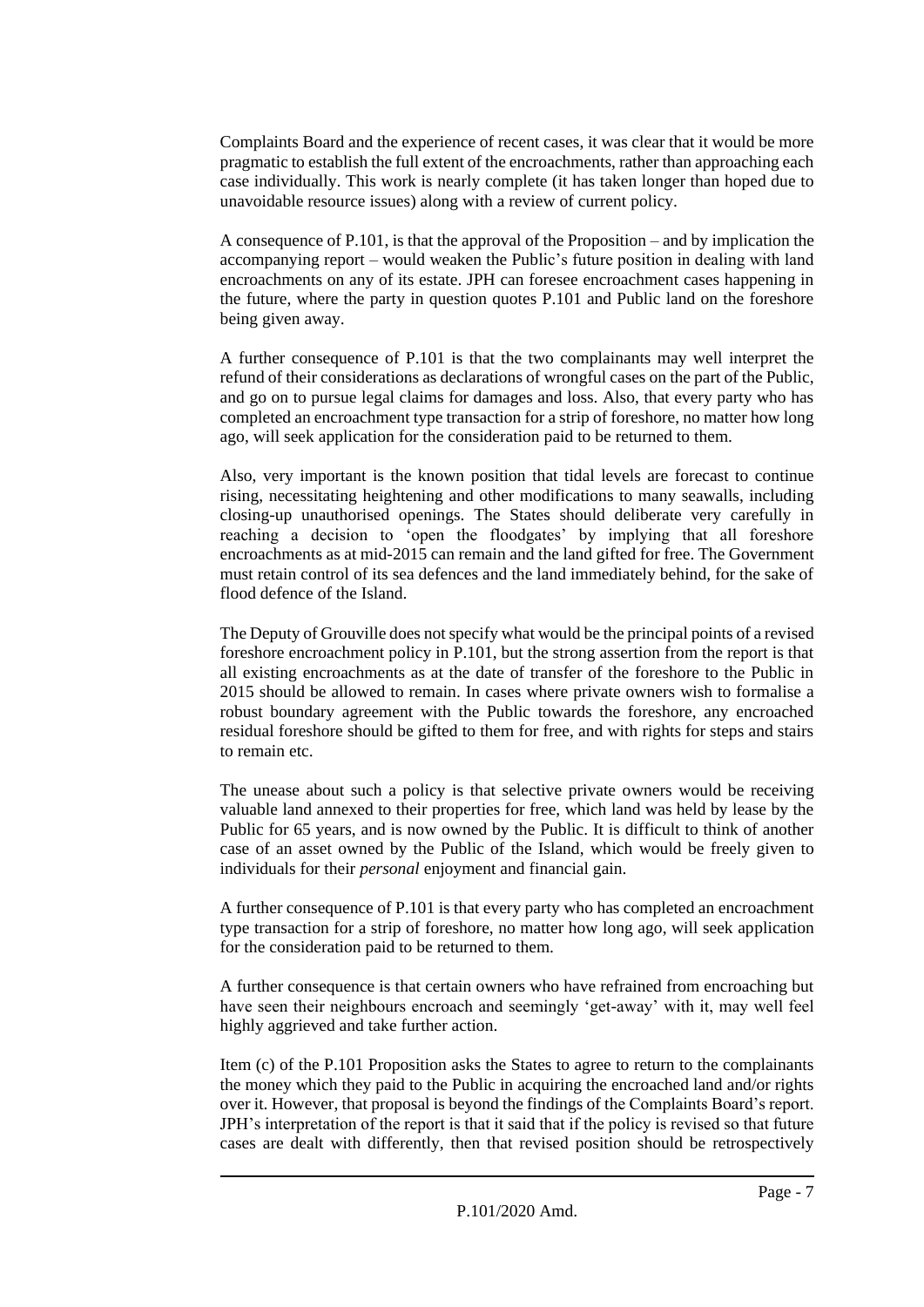applied to the complainants. That is to say, if the encroached land would be valued lower under a revised policy, then the difference from what the complainants actually paid should be refunded to them. Accordingly, JPH is somewhat at a loss to understand why the Proposition is calling for the full sums to be refunded now.

# **The complaints hearing**

Before the hearing, the Complaints Board stated that it did not intend to voice an opinion on the ownership of the foreshore. Despite this, the issue of ownership was raised repeatedly at the hearing. This perhaps blurred the clarity as to what the Panel gave an opinion on, especially when reported on at a later stage.

The Board said it was "entirely appropriate that the Public should formulate a policy relating to its ownership of the foreshore and, by extension, how it approached the matter of encroachments towards it".

The Board also acknowledged that it is the Minister for Infrastructure who is the flood defence authority for Jersey and has power to "provide, maintain, improve and extend facilities and measures to protect Jersey from flooding" (Article  $2(3)(c)$  of the Drainage [\(Jersey\) Law 2005\).](https://www.jerseylaw.je/laws/unofficialconsolidated/Pages/22.080.aspx)

Furthermore, the Board said: "It is, of course, the sale of a property that most commonly prompts the clarification of a boundary, or the ratification of an encroachment and, in such a case, it can be said that the property seller who seeks clarification comes to the negotiations at something of a disadvantage. Nevertheless, the Board is in absolutely no doubt that when it is approached by neighbouring owner seeking such clarification or ratification, the Public has a clear duty to act fairly, promptly and transparently in its dealings with the owner."

In response to the Board's findings, I asserted that both transactions involved the Public acting as a landowner and were carried out in accordance with the 2006 Valuation Statement and [Standing Order 168.](https://www.jerseylaw.je/laws/unofficialconsolidated/Pages/16.800.15.aspx)

I agreed to review the Policy, which work is almost complete.

It should be noted that the Board did not make any allowance for the fact that the Public was trying to recover what was owed rather than entering into negotiations for sale of land which the Public wanted to dispose of. There is surely a different onus of responsibility.

In my view, certain descriptions and claims made in the complainant's submissions have been reported upon in the media and seemingly presented as fact, but without rise to investigation of the facts.

For example – that parties have been 'fined', 'gone after', 'held to ransom', targeted within weeks of the foreshore transferring and numerous other claims – are all simply untrue and without basis in my view.

The Board's report went to some length to suggest how encroached land should be transferred to parties in the future on favourable terms, but nothing to acknowledge the loss to the general public of the encroached land, or the huge inconvenience caused to the Government in dealing with encroachment cases.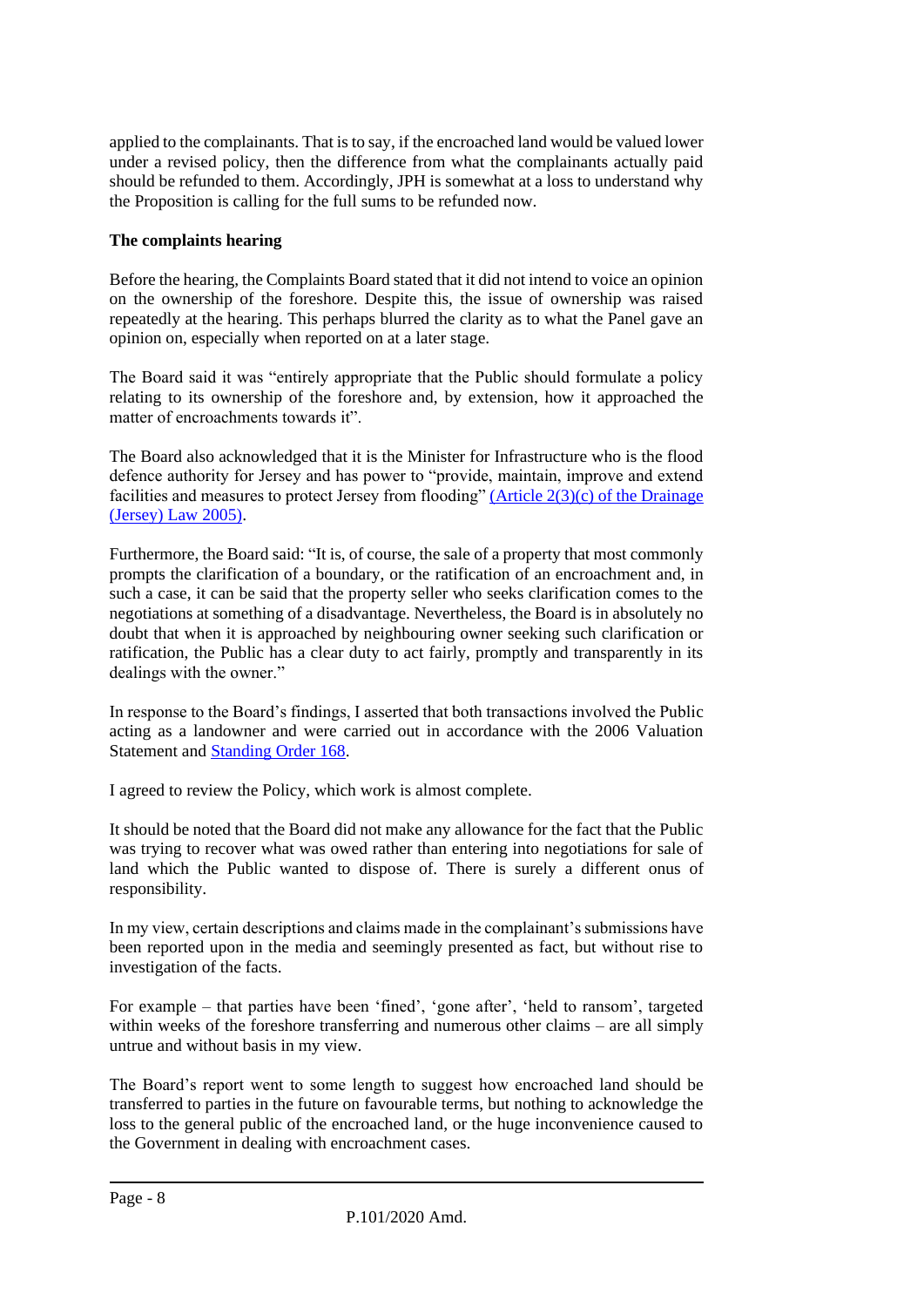#### **Did the Government implicitly approve encroachments?**

P.101 report alludes to a position that the Government has failed over time in its duty to stop the encroachments described above, and that private owners who have annexed Public land to their properties have interpreted that as passive acceptance on the part of the Government.

I do not support that position. Coastal estate tends to be at the high-end of the property market, with buyers generally being astute and mindful of taking comprehensive professional advice. I would be highly surprised if buyers' conveyancing checks at the time had not given rise to warnings of uncertain boundaries towards the foreshore, the seawalls being in Public ownership, no '40-year rule' for Crown land, and options for resolving matters.

The other matter under this heading is that owners have applied for Planning permission to develop their land, but may have shown their boundary as being the back-face of the seawall, or even the seawall itself, and that such cases may not have been contested by the Government, giving rise to passive consent of ownership. My response to this is that there is no case for land to be conveyed through a party making a planning application on it.

#### **Length of encroachments and different owners**

Another position alluded to in the P.101 report is that some owners, including one of the complainants, acquired their properties with the encroachments in place, and therefore should be gifted the land for free, and that perhaps some owners have no knowledge of the encroachments.

Property transactions in Jersey are overseen by the legal/conveyancing profession, which I believe provides a high standard of service, with private practitioners being very well versed in all aspects of Jersey property law. I reiterate that it would be highly surprising if buyers had no knowledge of the position.

Indeed, the conveyances (mentioned briefly under '1.' above) completed by the Crown and certain private parties prior to 2015 very much set/created a series of contractual statements in the Public Registry, as to the claim to the ownership of the foreshore.

#### **Present owners – the position**

The P.101 report also alludes to a position that present owners 'do not know where they stand' and are distressed at the prospect of settling encroachments for a fair and proper price. Also, that JPH should publish plans of claimed encroachments for all to see.

JPH and the Law Officers' Department (LOD) spent considerable time in 2019, and continuing to date, to research the nature and extent of foreshore encroachments. Once the work is complete, the department will openly meet any owner on an individual basis to discuss the boundary at their property.